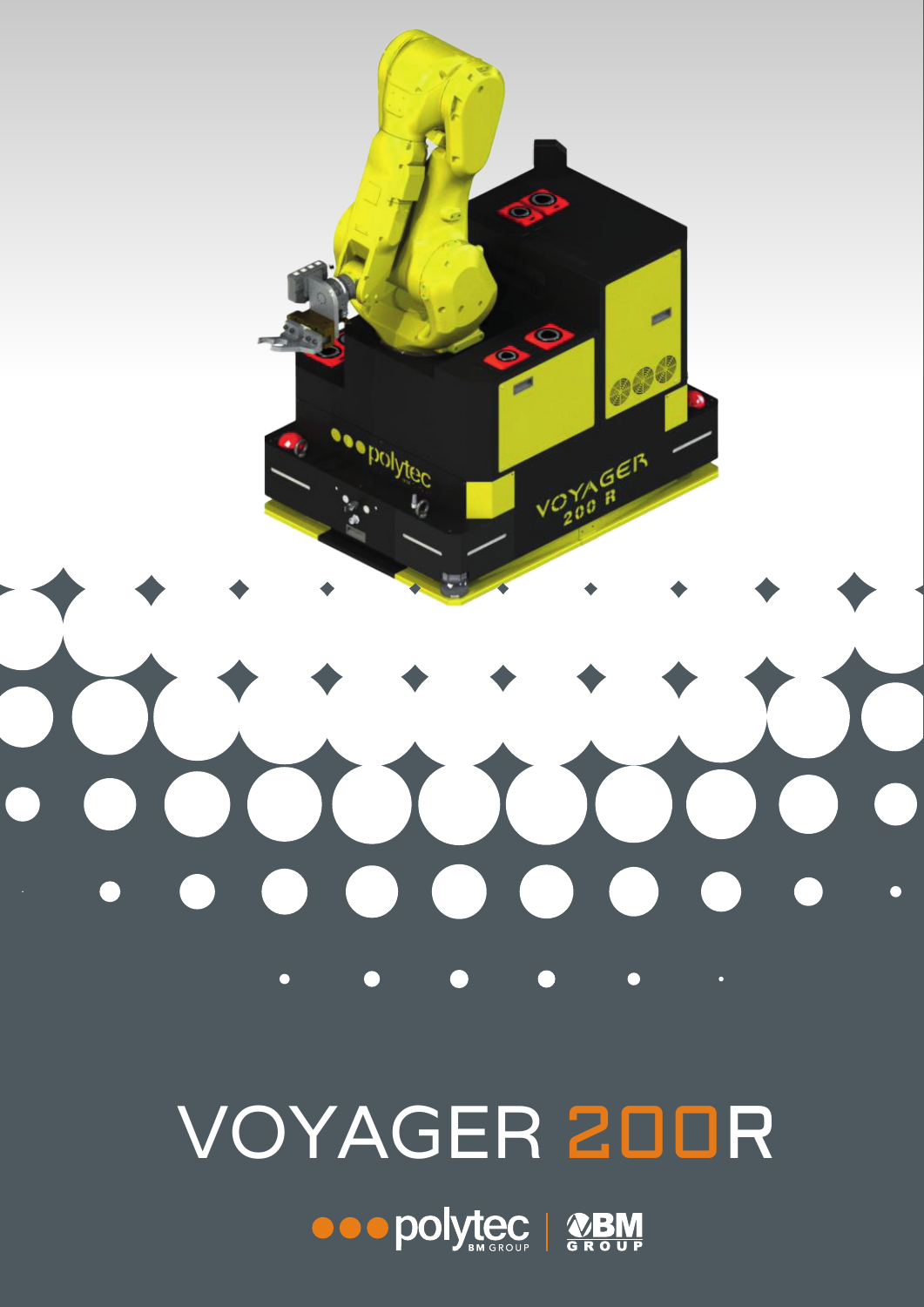

**VOYAGER 200 R is BM Group Polytec S.p.a. AGV project.** Its purpose is to **automate and optimize transport** of 30kg payload tools in automated machinery shops. Its **payload of 2000 kg** lets our AGV be able to transport a Fanuc M-20iB/35S and up to **10 tools** without any other safety measure, even in crowded environment.

### GENERAL CARACHTERISTICS

| <b>Type</b> | Autonomous Guided Vehicle (AGV)  |
|-------------|----------------------------------|
| Use         | Transport for indoor logistic    |
| Color       | Black RAL 9005 / Yellow RAL 1021 |

#### MECHANICAL CARACHTERISTICS

| Length (mm)            | 1300                          |
|------------------------|-------------------------------|
| Width (mm)             | 954                           |
| Height (mm)            | 1902 (Robot in home position) |
| Tool poses height (mm) | $605 - 1039$                  |
| Weight (kg)            | 970                           |
| Ground clearance (mm)  | 40                            |
| Load surface (mm)      | 10 x CAPTO (C6-C8) Positions  |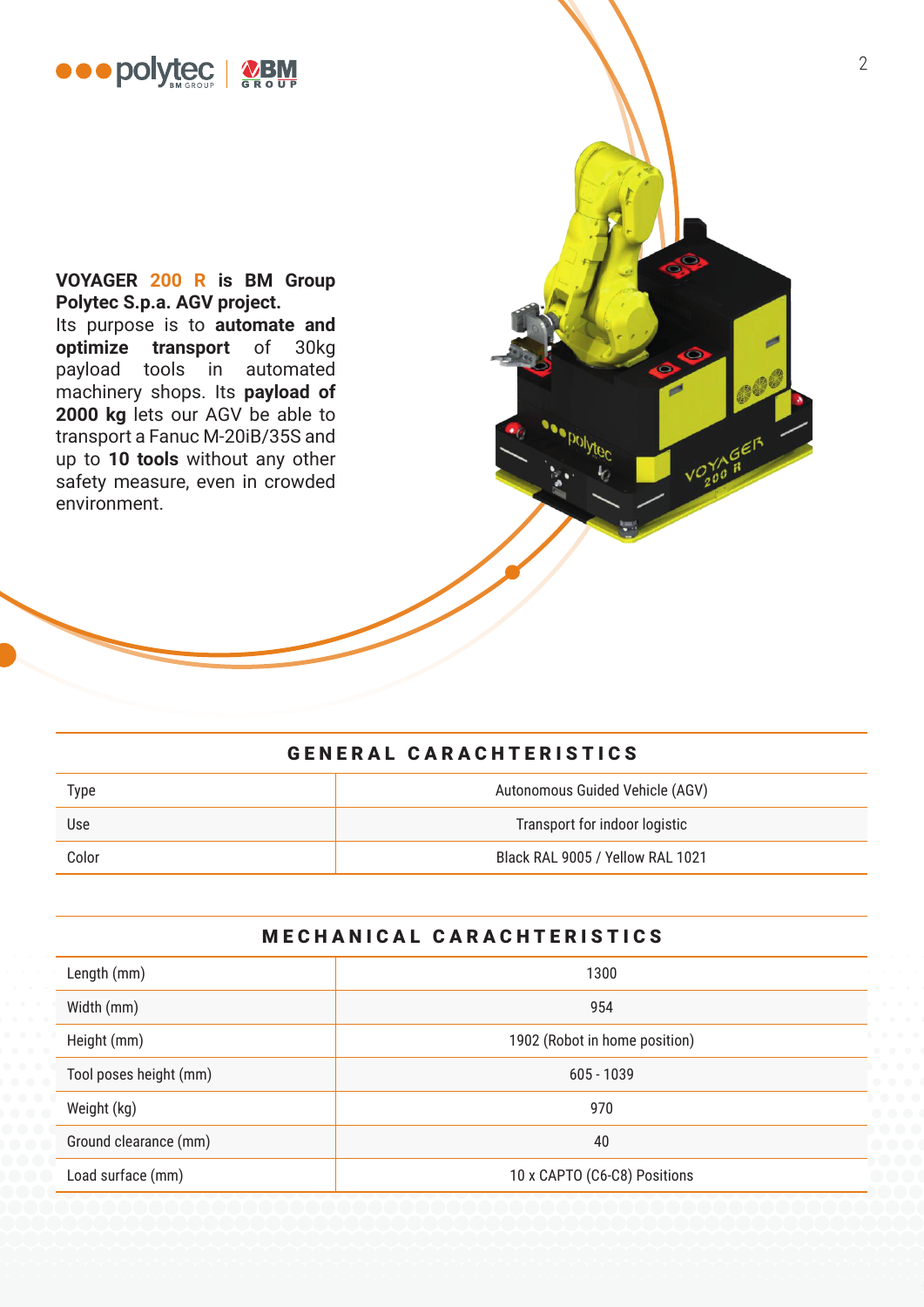

# PAYLOAD Payload (Kg) 1500 ROBOT Robot type **Fanuc M-20iB/35S** Maximum lifting load (kg) 35 Maximum EOAT speed (mm/s) **EOAT** can move up to 4,000 mm/sec

Vision system Fanuc 3DV/400







3